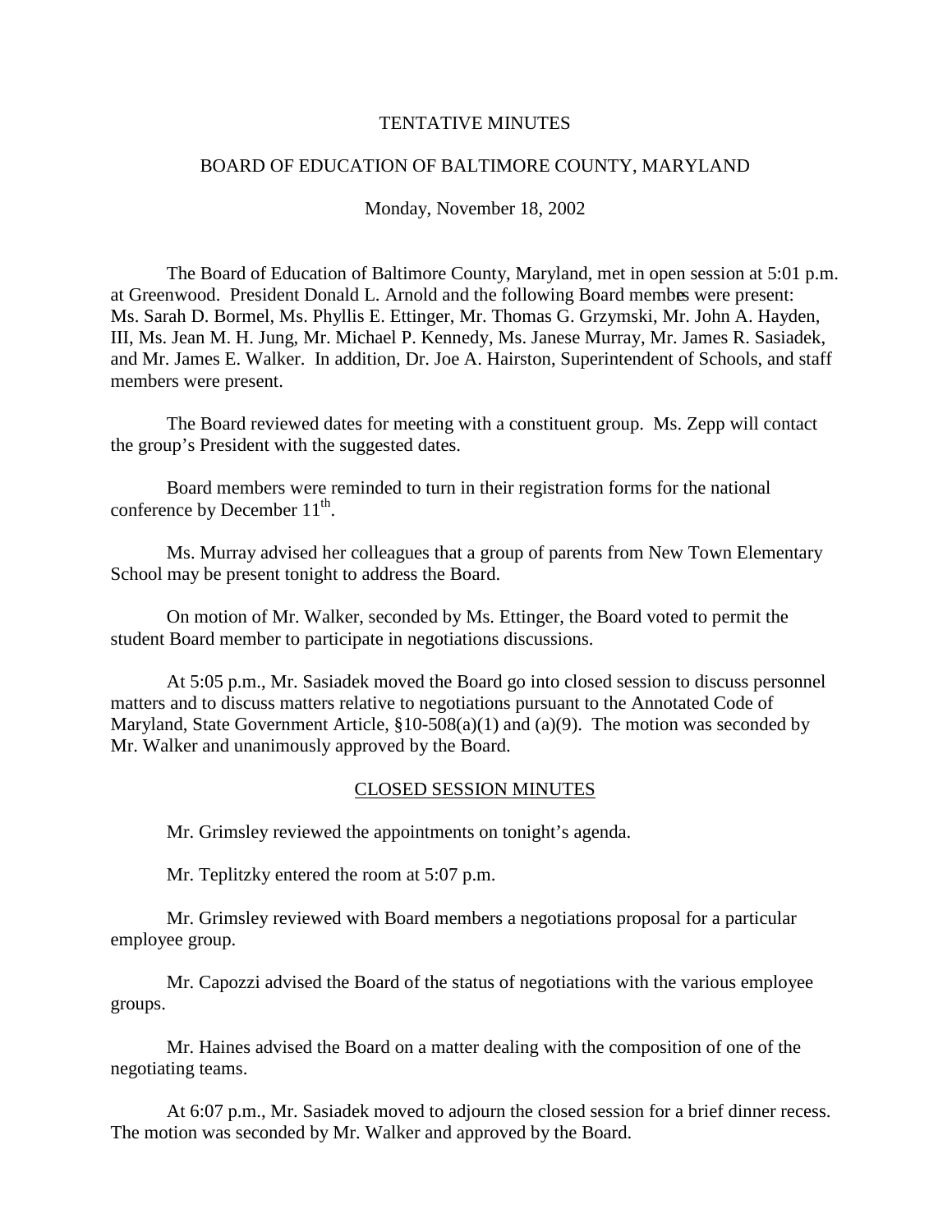## **OPENSESSIONMINUTES**

The Board of Education of Baltimore County, Maryland, reconvened in open session at 7:35 p.m. at Greenwood. President Donald L. Arnold and the following members were presen t: Ms. Sarah D. Bormel, Ms. Phyllis E. Ettinger, Mr. Thomas G. Grzymski, Mr. John A. Hayden, III, Ms. Jean M. H. Jung, Mr. Michael P. Kennedy, Ms. Janese Murray, Mr. James R. Sasiadek, Mr. Sanford V. Teplitzky, and Mr. James E. Walker. In addition, Dr. J oe A. Hairston, Superintendent of Schools; staff members; members of various civic, employee, and community organizations were present as was the media.

## PLEDGEOFALLEGIANCE

The open session commenced with the Pledge of Allegian ce to the Flag, which was led by Mr. Evan Broderick, a junior at Franklin High School, and a period of silent meditation for those who have served education in the Baltimore County Public Schools.

## MINUTES

Hearing no additions or corrections to the open and closed session minute sof October 10, 2002, Mr. Arnold declared the minutes approved as shown on the website.

Mr. Arnold informed the audience of the previous sessions in which Board members had participated in the afternoon. Mr. Arnold welcomed Delegate Robert Zirkin to the meeting.

#### SUPERINTENDENT'S REPORT

Dr. Hairston expressed his appreciation to Ms. Daisy McTighe and the Office of Art for the art exhibit hosted by the law firm of Whiteford, Taylor & Preston. Mr. Hayden was thanked for his law firm's hospitality.

Dr. Hairston congratulated Eastern Technical High School for receiving exemplary status of its Allied Health program from the National Dissemination Center for Career and Technical Education. Eastern's principal, staff, and community were also congratulate dforthishonor.

#### RECOGNITION OF ADMINISTRATIVE AND ADVISORY COUNCIL APPOINTMENTS

Mr. Grimsley recognized Ms. Laurie Jones and Mr. Brian Bailey whose appointments broved at the November 4 the meeting. were approved at the November 4

#### REPORTS

The Board received the following r eports: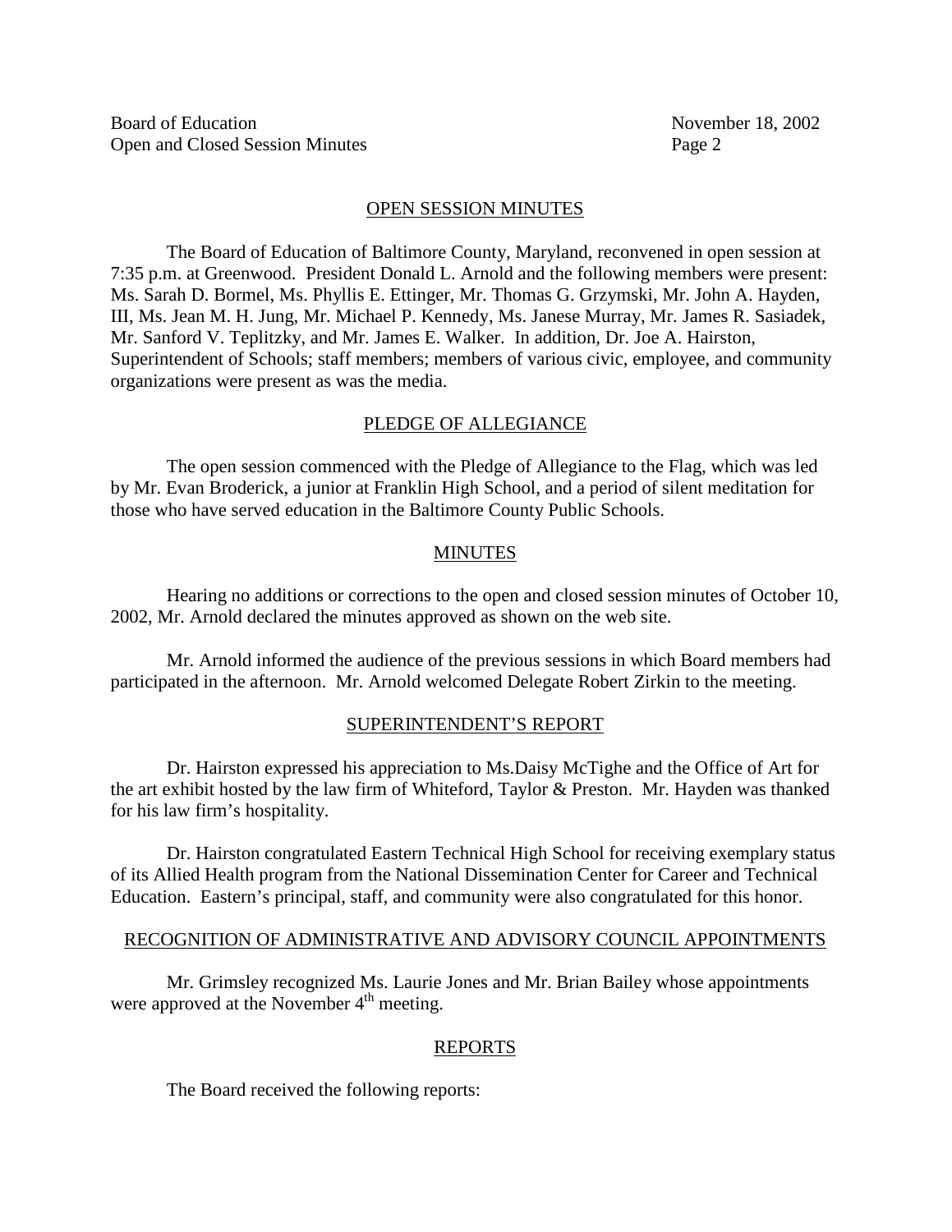## REPORTS (Cont.)

- A. Onmotion of Ms. Ettinger, seconded by Mr. Kennedy, the Board adopted aresolution proclaiming November 20, 2002, as Educational Suppor t Personnel Day. The resolution was received by Ms. Gloria Collins, Vice President of the Baltimore (County Instructional) Assistants and Clerical Employees.
- B. Reporton Proposed Revisions to the *Blueprint for Progress* (First Reader)-Ms. Johns and Ms. A udette provided a Power Point<sup>™</sup> presentation on the proposed revisions to the *Blueprint for Progress* . Ms. Johns recognized the members of the work group and expressed appreciation to the Coalition of Advisory Councils for their recommendations and suggesti ons. Members of the Coalition who were present were recognized. She spoke of the Superintendent's charge to the group and how the *Blueprint* was aligned with the *No Child Left Behind*  Act, the *Bridge to Excellence in Public Schools Act* , the Visionary Panel , and the Maryland School Assessments.

Ms. Audette highlighted changes in the Belief Statements and additional Performance Goals. It was noted that Board action on the proposed revisions is expected to take place on December 17

Mr. Sasiadek made the efollowing suggestions:

- $\Box$  Under Performance Indicators for Goal 1, detail what is expected of elementary and middles choolstudents.
- $\Box$  Include a statement reflecting support of the arts at all levels of instruction.
- □ UnderKeyStrategiesforGoal2, provide more assistance to integrate ESOL families into the community.
- □ UnderKeyStrategiesforGoal6, item "f," consider the use of anotherword for "train" throughout the *Blueprint*.
- □ UnderKeyStrategiesforGoal8, item "c," consider the use of another word f or "equitable."
- □ Inthe Glossary of Terms, under "Accuplacer," include students who are not college bound.

Mr. Sasiadek commended the committee and its leadership for the hours of work that went into the revised *Blueprint*.

Ms. Ettinger suggested that the system's commitment to fine arts be reflected in 2.2, under Performance Indicators for Goal 1. She also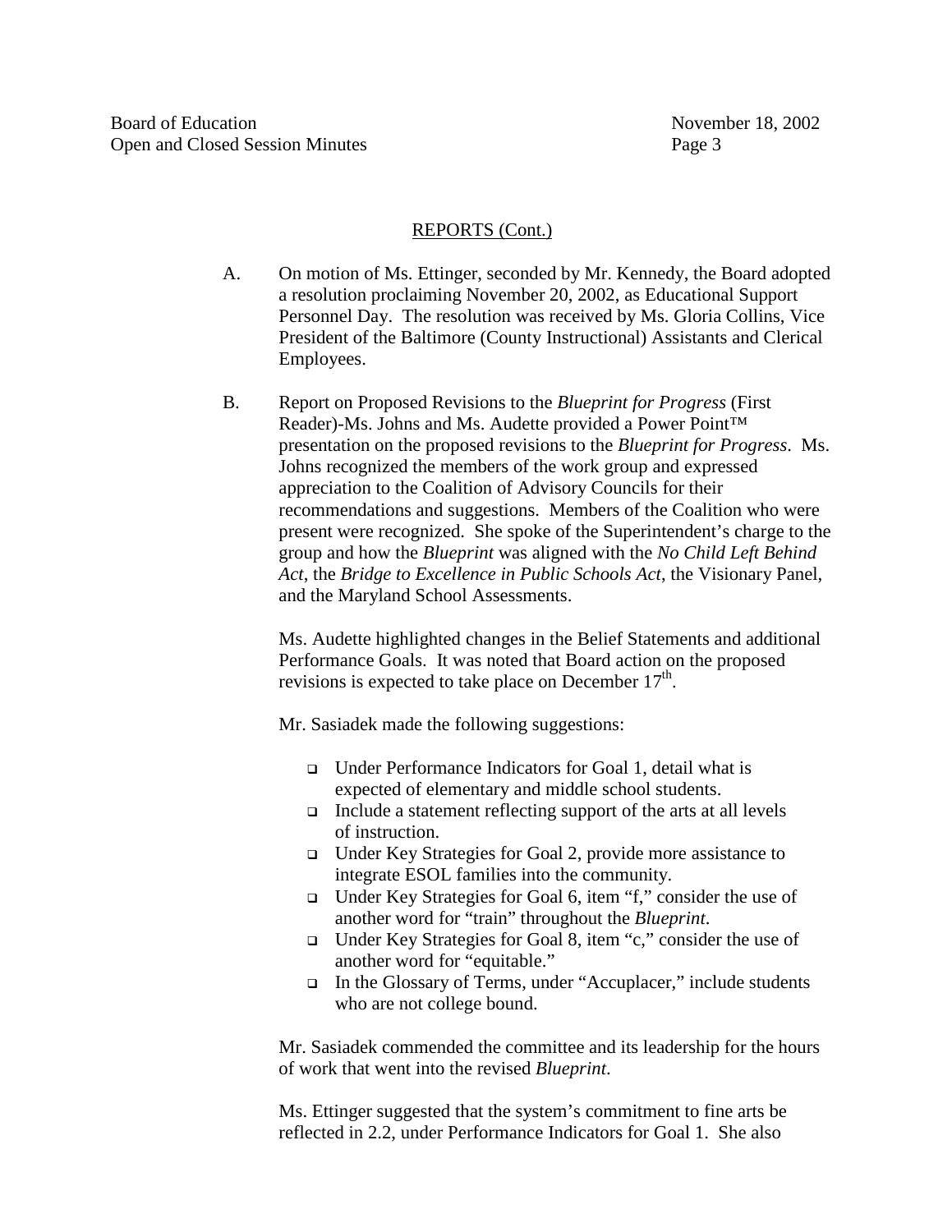#### REPORTS(Cont.)

proposed including a statement similar to 1.8, but formathematics.

In Belief Statement 4, Ms. Bormelsuggested using a more positive term than "adequate." She also suggested that in the "Glossary," under "Advanced Placement Program (AP)", change "exempted" to "may be exempted." Ms. Bormel suggested producing a condensed version of the *Blueprint*, that is more concise, in addition to the original document.

Mr. Kennedy thanked the committee for deleting the goal of having 100% membership in local PTA's. Mr. Kennedy also questioned item k, under "KeyStrategies for Goal1," as to whether the number of books listed is too great. He also questioned how the books are chosen and if the reading list includes classics as well as contemporary reading.

Mr. Grzymski suggested expanding the wording inerformance Goal2toincludeparents. HealsoaskedthatanadditionalPerformance Indicator be included to specificall vreference business and community members.

Mr. Teplitzky expressed his appreciation to Ms. Johns and Ms. Audette for removing the education jargon from the *Blueprint*, thus making it easier to read and understand. He cautioned against shortening the document as suggested by Ms. Bormel. Mr. Teplitzky stated that it is critical for people to understand how difficult it is to move the system and students in the right direction. He also inquired as to whether standards could be tied to Performance Indicators in the later goals.

Mr. Hayden suggested expanding Key Strategy "e" to include many opportunities for professional development for all teachers, noting that by 2005 -2006, all teachers will need to be "highly qualified."

Ms. Murray noted the importance of sharing the final document with businesses and the community.

Ms. Ettinger stated that it is important for this document to be shared with elected of ficials and others who are involved in helping the school system realize these goals. She further stated that it is essential for everyone to understand the impact of the various pieces of legislation as well as the funding atta ched to them.

Mr. Walker expressed his desire to see under "Key Strategy for Goal 1," a strategy written specifically for special education students.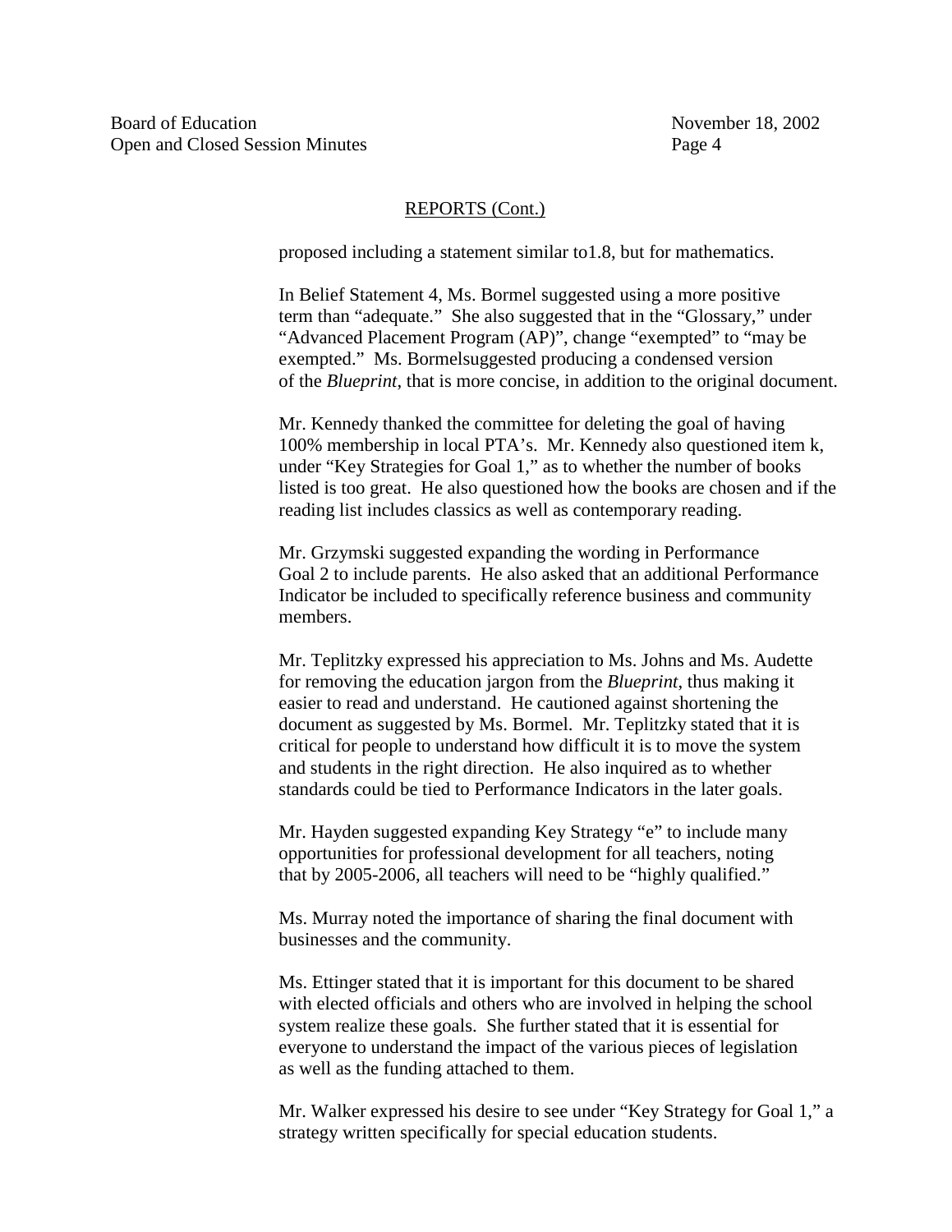#### REPORTS(Cont.)

Dr. Hairston thanked Ms. Johns, Ms. Audette, and the committee members who participated in the revision.

Mr. Arnold announced the public would have a chance to comment on the proposed revisions at the December 3 rd meeting, and the Board would vote on the revisions at the December 17 rd meeting. If awork would vote on the revisions at the December 17 the meeting. If a work<br>sessionisheeded.one will be held on December 10 the That decision will session is needed, one will be held on December 10<br>not be made until December 3 <sup>rd</sup>. however. not be made until December 3

C. Board Discussion of DeJong Report Recommendations —Ms. Fromm, ExecutiveDirector of Planning and Support Operations, introduced Ms. Carolyn Staskiewicz and Mr. Matthew Cropper of DeJong & Associates, who provided a Power Point TM presentation on overcrowding at New Town Elementary School.

Ms. Staskiewicz stated that the student population in the Northwest Areaisprojected to increase by 1,300 by 2010, which is 1,200 over state capacity. There is also a projection of 7,098 si ngle family detached homes planed for possible development. Those homes could generate over 4,000 students. It was noted that boundary adjustments are short term fixes; new construction of at least one, if not two, elementary schools in the Northwest Ar eais recommended. Other short -term solutions that could be considered are annexing about 150 students to two other elementary schools, relocatables, double shifts, year roundschool, alternative spaces, and maintaining an enrollment cap. Ms. Staskiewic z stated DeJong recommends are view of these hoolsystem's redistricting, a capital improvement plan, and a district -wide Facilities Master Plan.

Mr. Arnold announced the timeline for consideration of the DeJ ongstudy:

- $\triangleright$  First Quarter 2003 Work session (s) and public comment
- > Board Consideration of Recommendations Spring 2003.

Mr. Hayden noted that apartments were not considered in the housing information presented, which would add to the projection of 4,258 additional students. This would mean new cons truction of a couple elementary schools, a middle school, and a high school. He suggested coordination take place with County of ficials to refine the housing information and so County fiscal authorities have a complete understanding of the urgent need for news chools in the Northwest Area. Mr. Hayden stated that the focus should not be on North west boundaries, but be expanded to adjacent areas as soon as possible.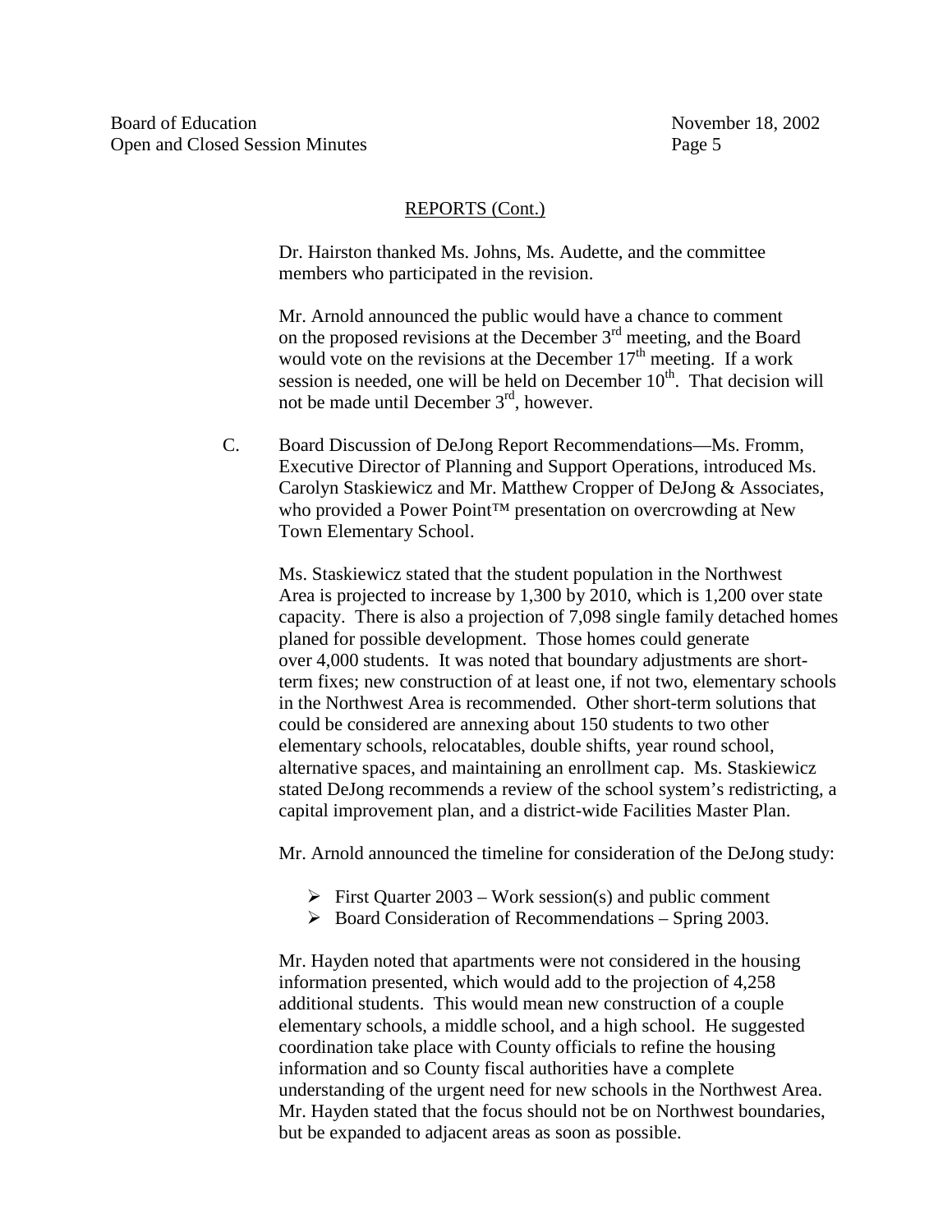#### REPORTS(Cont.)

Ms. Murray asked if the projections included a large number of multi family in the area, to which Ms. Staskiewicz responded it didnot.

Mr. Kenned yinquired if State funds would be forthcoming to assist with the new law requiring all childr ento attend full -day kindergarten in 2007. He also asked if there would be classrooms to place these children. Ms. Fromm stated that plans to accommodate full -day kindergarten students were placed in the capital budget. Ms. Burnoppadded the State has formed a study group to look a thow they would take on the challenge of funding the additional space needed. Mr. Kennedy spoke of the critical need to look at our facilities on asystem wide basis as soon as possible.

Mr. Kennedy also stated that it is no treasonable to expect children from the Southwest or Northwest Area to travellong distances to attend a school on the opposite side of the county that may have available classroom space. He stated the County authorities must be convinced that if the yar egoing to develop areas of the county, they should contribute toward funding for schools in those areas.

Ms. Jung suggested obtaining additional information that would provide the general pattern of the age of families and children and the time at which those children reach college age.

Ms. Ettingerurged staff to consider feeder patterns so that families could remain in their communities over the long term. She also spoke of the need to look at schools in terms of programs, not just numbers. Ms. Ettingerspoke about having the best information to share with County and State officials so the yunderstand the needs. She expressed the hope that short- term solutions would have a minimum negative impact on students and families.

Mr. Teplitzky voiced his opinion that the State's process for new construction is flawed becauses chools can't be built based upon projections—the students must already be in the houses. He suggested the County and State discuss the process for deciding upon new construction and the size of new schools.

Ms. Jung stated that site acquisition should be an on -going process.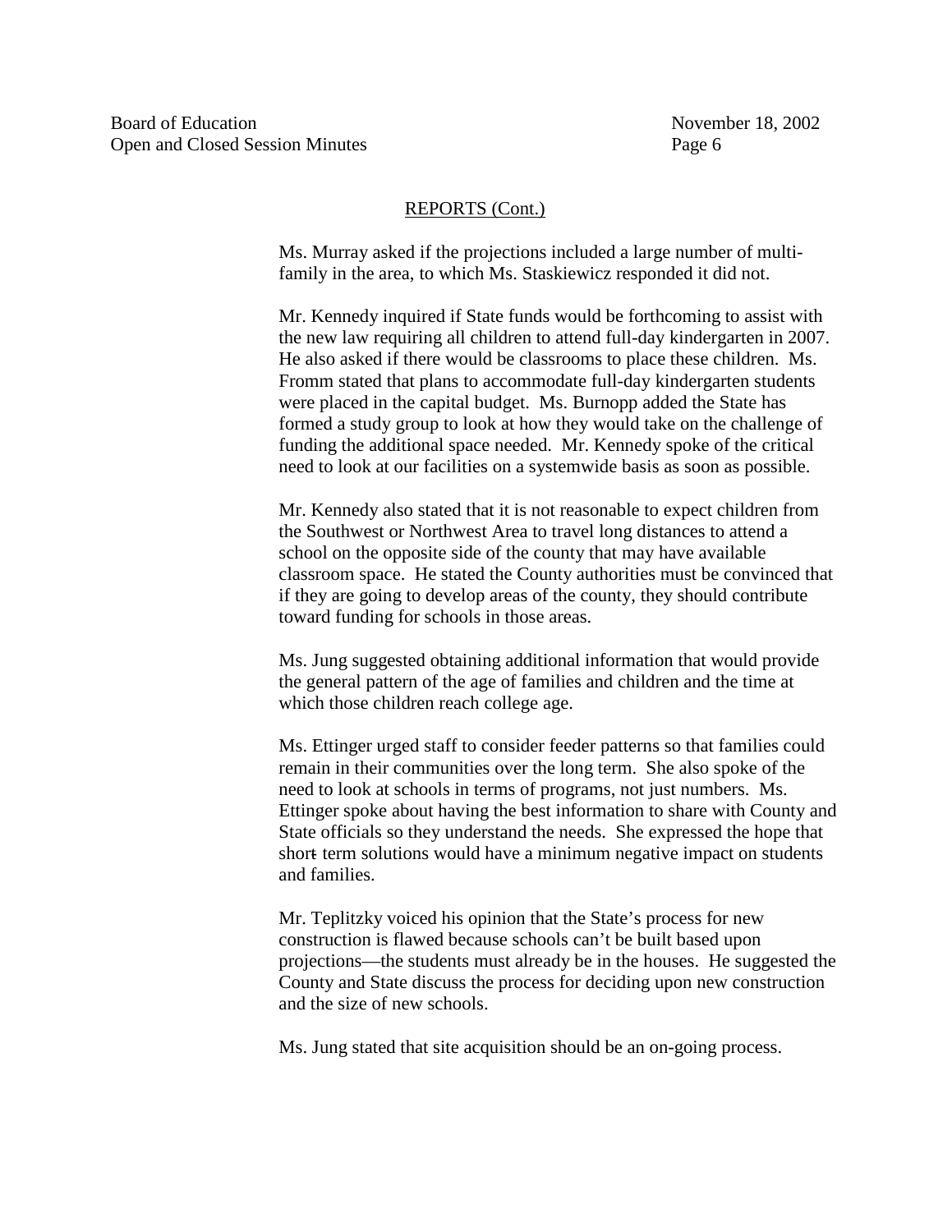# PERSONNELMATTERS

On motion of Mr. Kennedy, seconded by Mr. Walker, the Board approved the personnel matters as presented on Exhibits D.E.F.G. and H. (Copies of the exhibits are attached to the formal minutes.)

Ms. Jung informed the audience that the personnel items were discussed prior to the Board's vot einpublic session.

# CONTRACT AWARDS

Mr. Sasiadek pulled item #1 for further discussion. On motion of Mr. Kennedy, seconded by Mr. Walker, the Board approved items 2- 4.

- 2. Contracted Services: Blueprint and Text Reproduction
- 3. Supply Contract: Various Ceiling Tiles and Supplies
- 4. SupplyContract: Various Fencing Supplies

# Item#1

Mr. Sasiadek inquired if the automobiles being purchased were additional or replacing older vehicles. Mr. Gay responded that these automobiles we rereplacing o lder vehicles. The vehicles being replaced would then go into the pool and replace older pool cars.

On motion of Mr. Sasiadek, seconded by Mr. Walker, the Board approved item #1.

1. Automobiles

# **BUILDINGCOMMITTEE**

The Building Committee, represen ted by Mr. Kennedy, recommended approval of items 1-5. The Board approved these recommendations. Mr. Arnold noted that Building Committee items are discussed prior to the Board's vote in public session.

- 1. Environmental Consulting Services Maiden Choice School
- 2. Environmental Consulting Services White Oak School
- 3. Change Order Science Room Renovation Dulaney High School
- 4. Change Order Design Services and Construction Administration for Reroofing Project – Lansdowne Middle Schoo l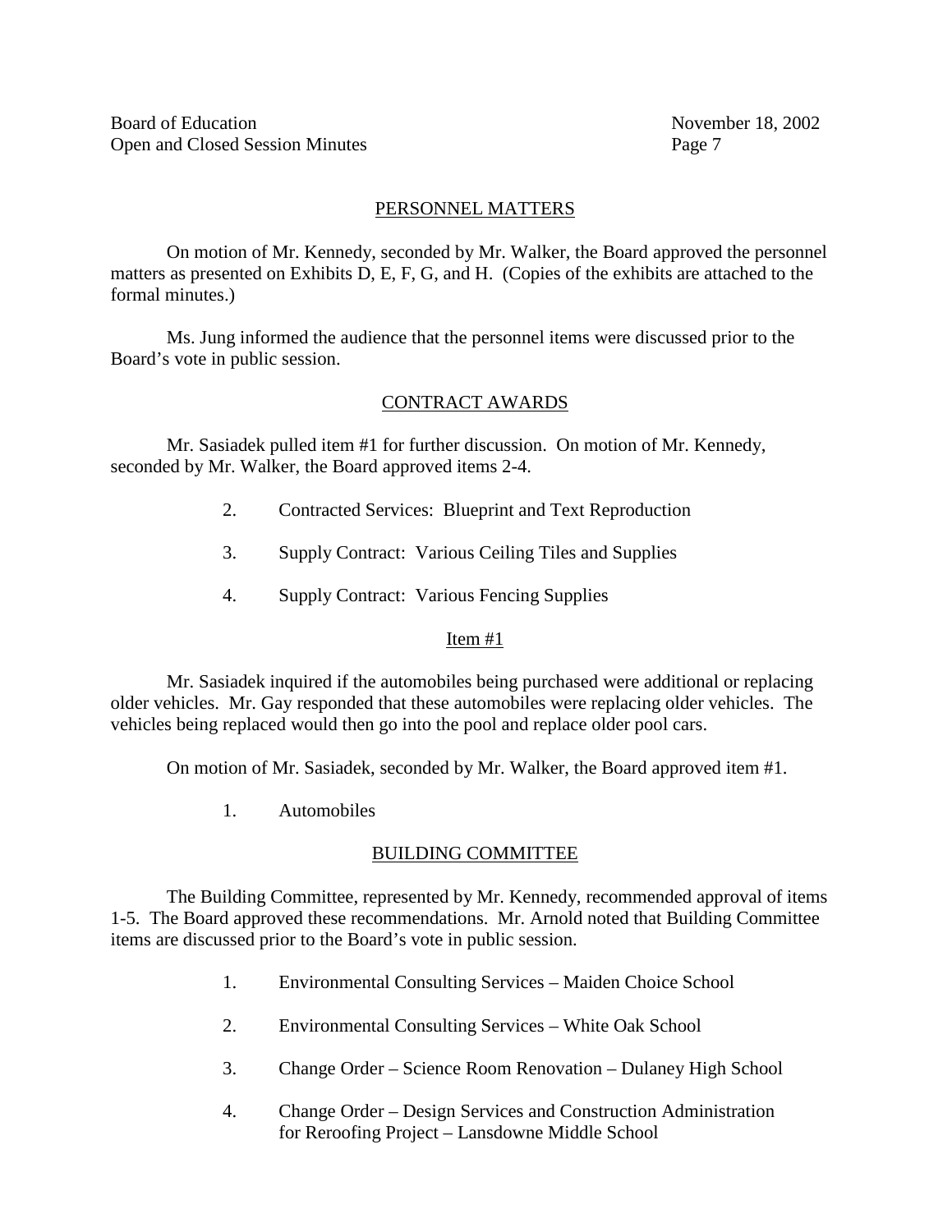#### BUILDINGCOMMITTEE(Cont.)

5. Change Order – Architectural/Engineering Design Services – New **TownHighSchool** 

#### ANNOUNCEMENTS

Mr. Arnold made the following announcements:

- $\triangleright$  Schools and offices will be closed on November 28 -29, 2002, for the Thanksgiving Holiday.
- $\triangleright$  The next regularly scheduled meeting of the Board of Education of Baltimore County will be held on Tuesday, December 3, 2002, at Green wood. The meet ing will begin with an open session at 4:30 p.m. After the Board adjourns to meet in closed session, followed by a brief dinner recess, the open meeting will reconvene at approximately 7:30 p.m. The public is welcome at all opensessions.

Mr. Arnoldrem inded speakers to refrain from discussing any matter that might come before the Board in the form of an appeal, as well as any personnel matters. Speakers were also reminded to observe the time limit and to include their address on the sign equals between the superstanding of respond to their concerns.

## **PUBLICCOMMENT**

Mr. Evan Broderick, are presentative of the Baltimore County Student Councils (BCSC), advised the Board of recent bills passed by BCSC's General Assembly with respect to better healthins chools throu ghvending machines and airconditioning of schools. BCSC is presently advertising for its annual COBCO Food Drive, and the Middle School Leadership Conference will take place in a few days at Essex Community College.

Mr. Ron Dapkunas, Chair of the Adv isory Committee for Alternative Programs, described the group's successful mentoring program, now in its third year. He explained the program's objective and how the learning exercises focus on team building, cooperation, and problem solving. Mr. Dapkoun is stated the success of the program is measured by its growth. Board members were invited to attend any of thesessions.

Ms. Kelli Nelson, Chair of the Citizens Advisory Committee for Special Education, thanked Dr. Hairston for his recent bullet in whic here inforces the requirements that students receiving special education services beeducated in the least restrictive environment in their homeschools. She suggested replacing the term that appears in the memo "disabled students" with "students receiving special educations ervices." Ms. Nelson was pleased with the proposed revisions to the *Blueprint for Progress*, particularly the changes to the "Belief Statements." Ms. Nelson reminded Board members that funding for special education programs and for studies that studies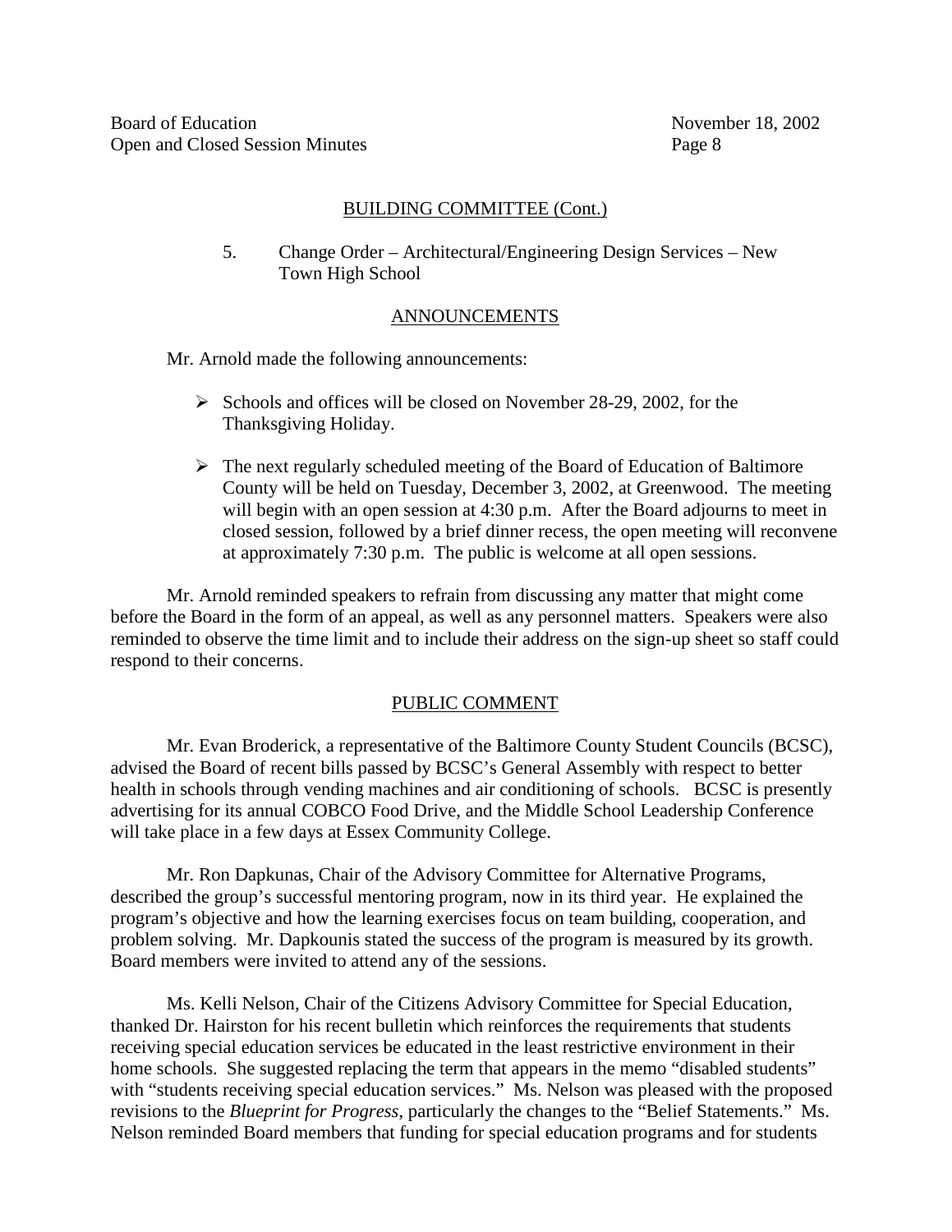## PUBLICCOMMENT(Cont.)

requiring special education services is a federal and state mandate. She stated the Thornton Commission determined State funding for s tudents receiving special education services should increase by 250% by fiscal year 2005. Ms. Nelson noted that funding will be delive redin the form of block grants. She shared the concern of parents that funding for special education services will bel ost in the block grant format.

Ms. MegO'Hare, Chair of the Northeast Area Educational Advisory Council, thanked everyone involved who make our schools good places for students to learn. With regard to the overcrowding report by DeJong, she noted that schools in the Northeast Area will soon face the same problems as in the Northwest, especially at the high school level. Ms. O'Hare suggested a good charge for the advisory councils would be to assist the Board in communicating with the elected officials . She stated that parents want their children to attend goodschools in their neighborhoods. Finally, Ms. O'Hare spoke positively of the standardized curriculum that is being developed for middles chools tudents.

Dr. Ella White Campbell, Chair of the M inority Achievement Advisory Group (MAAG), spoke of the crisis situation that exists in the North west and South west Areas with respect to student overcrowding. She invited Board members to visit Feather bed Lane Elementary School to see the environment in which teachers are working. Dr. Campbell noted that the DeJong study did not include the large number of agency placed students. She urged the Board to meet as soon as possible with the County Council, the County Planning Board, and the newly -elected County Executive and Governor to advance its position for relief from overcrowding in the Northwest and Southwest Areas. Dr. Campbell promised the support of MAAG and the community.

Ms. Jan Thomas, are presentative of the PTA Council of Baltimore County complimented the Board on its level of community input on the *Blueprint for Progress* . She shared her observations from the pre-budget meetings held recently. The reiss ome confusion in the community about the difference between the capital budget and the operating budget. PTA Council is developing a brochure to address this issue. Ms. Thomas also shared her observation that perhaps a better time to hold the capital budget hearing would be in the spring, rather than September. She also shared the t three top budget issues that came out of the premeetings—teachers' salaries, class size, and technology in some form. It was noted there is a need for a technology position in each school.

Mr. Michael Franklin, President of the PTA Council of Bal timore County, noted that at a recent state conference, 25% of the delegates were from Baltimore County. He also recognized several schools that received awards at the conference. Mr. Franklin suggested adding a performance standard to the *Blueprint*—the national PTA's Parent/Family Involvement School Excellence Award.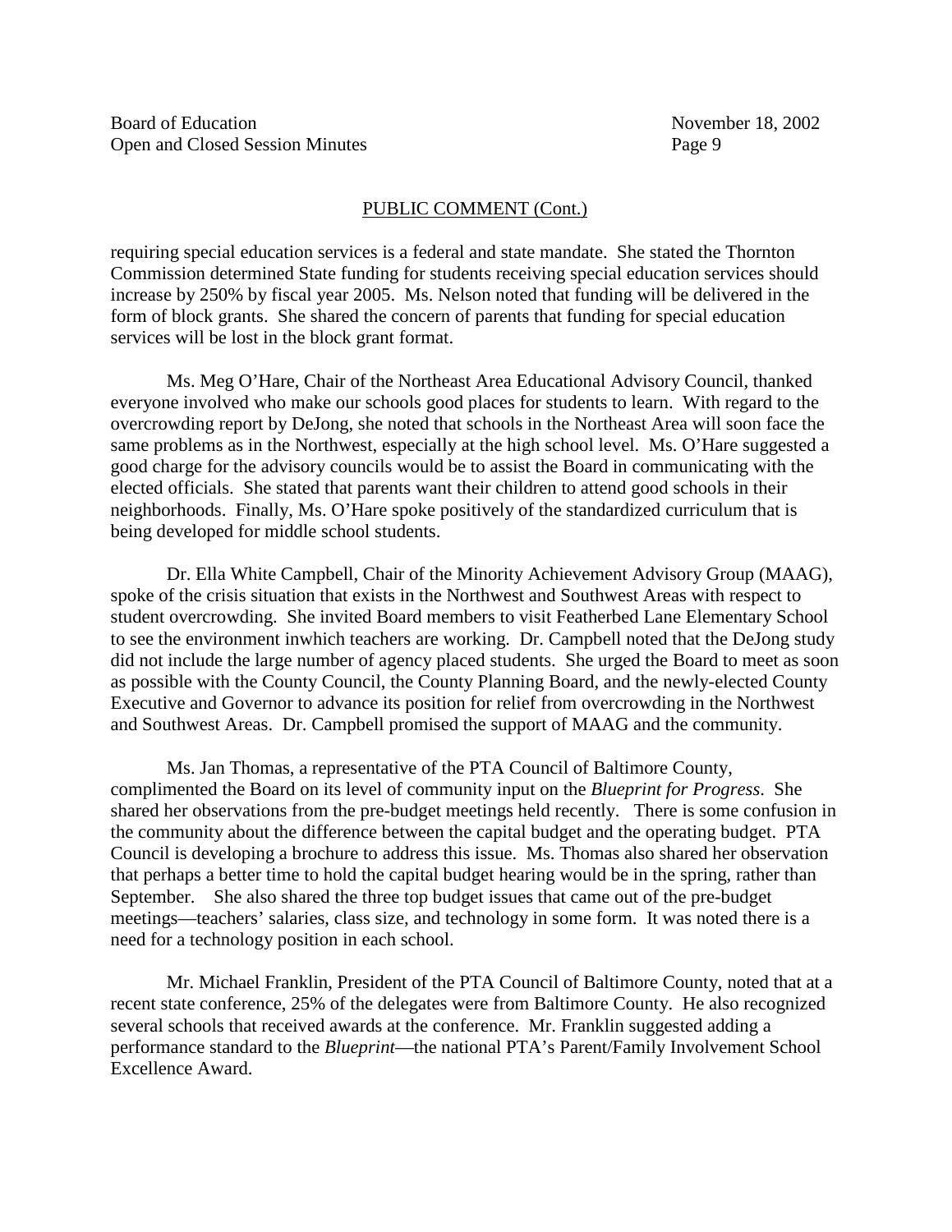## PUBLICCOMMENT(Cont.)

Mr. Mark Beytin, President of the Teachers Association of Baltimore C ounty (TABCO), invited Board members to TABCO's annual legislative break fast this weekend. He introduced two teachers from Arbutus Elementary School, Ms. Linda Poagand Ms. Connie Lemon. Ms. Poagspoke on behalf of Ms. Lemon, who is a hearing impaired em ployee and uses the services of a hearingserviced og. Ms. Poagasked the Board to add hearing aid coverage for adults to the school system's healthin surance package or make available a voluntary provision that would underwrite the purchase of hearing ai ds and/or assistive devices necessary for the classroom.

Ms. Kelli Nelson, Chair of the Northwest Improvement Coalition, stated parents and community members can help push to have new school construction in the North west put on the fasttrack, but the the rust of the lobbying efforthas to come from the Board. She noted that in discussing the short -term solutions, nothing was mentioned about the psychological impact on students. Ms. Nelson urged the Board to enlist the support of the parents and community when speaking to elected officials.

Ms. Erin Lutz, President of the Cedarmere Elementary School PTA, asked the Board to provide direction for parents as to how the year assist in the matter of overcrowding. She also asked the Board to look at the middl eschool and high school situation.

Ms. Charlene Simmonds, a Northwest Area parent, urged the Board to move forward and actimmediately in requesting the construction of two new elementary schools in the Northwest Area.

The following New Town Elementar ySchool (NTES) parents addressed the Board with respecttosolutions for overcrowding at their children's school:

- 1. Ms. Roxanne Umphery Lucas stated that NTES should serve the residents of New Town and suggested reducing the school's current boundari es and capping the enrollmentat 707.
- 2. Mr. Lindberg Carpenter shared his concernabout space and safety at NTES. He stated that the school's cafeteria capacity of 166 is consistently exceeded. Mr. Carpenter also stated the school's enrollments ho uld be reduced and capped at 707. Heurged the Board towork with parents.
- 3. Ms. Paulette Hendricks asked the Board not to consider annexing New Town's students. She, too, stated that NTES should be a community school. Ms. Hendricks noted that NTES ha sa Level 5 program with 20 children in three classrooms.
- 4. Ms. Aida Sellman asked that parents be included at every level in the decision to solve the overcrowding. She shared the ropposition to relocatables and annexing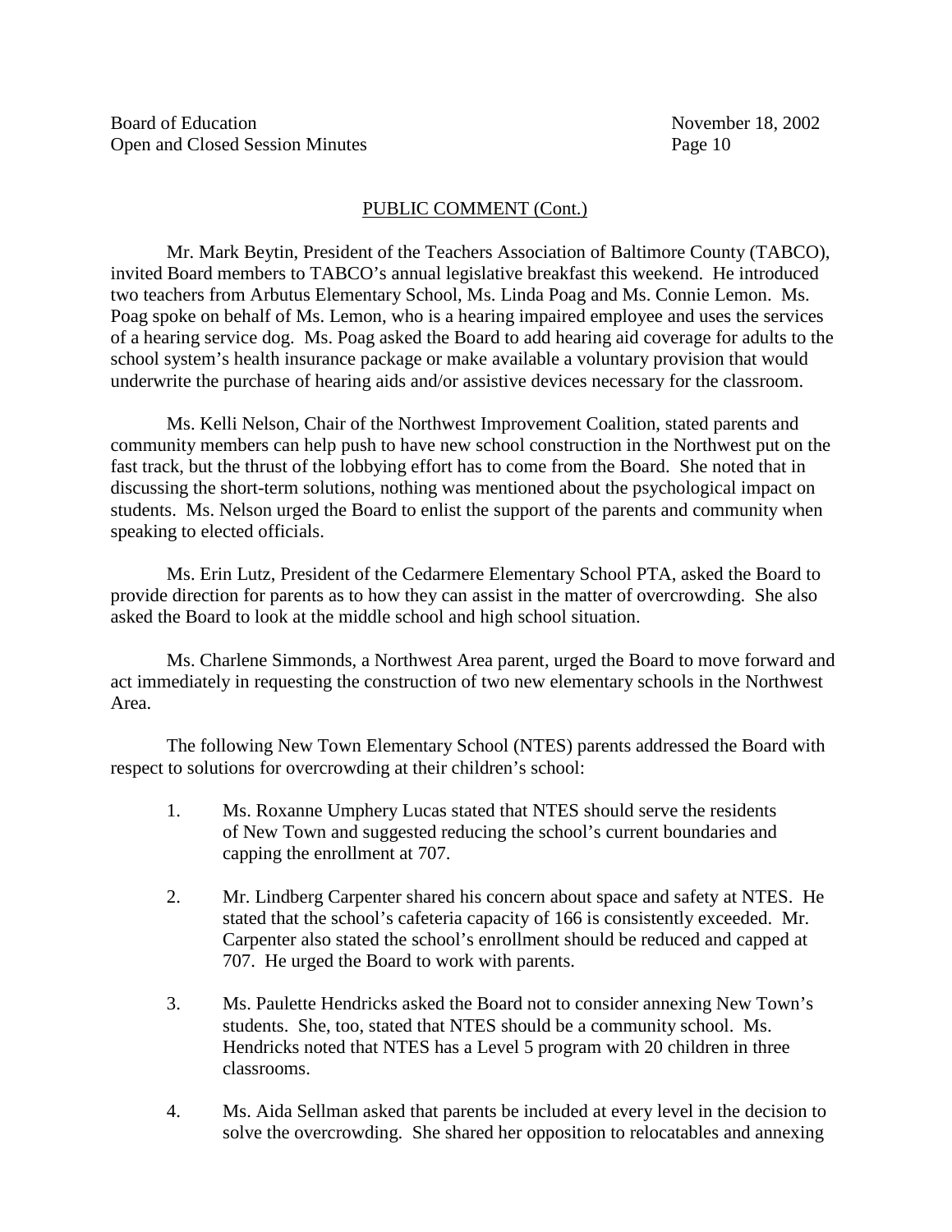## PUBLICCOMMENT(Cont.)

students as short -term solutions. Ms. Sell man stated the best short term solution would be to modify the existing boundaries so near by schools that are undercapacity can nalleviate New Town's overcrowding problem.

- 5. Ms. Jacqueline Parham shared her concerns about how New Town's overcrowding is affecting the students' health and safety. She noted that in the first two months or so of school this year, there were 1,424 student visits to the nurse's office. She noted that with the large number of students at the school, the opportunity for injuries increases. Ms. Parham requested that NTES's boundaries be reduced and an enrollment cap of 707 be put in place.
- 6. Ms. Joan White McCan noted that parents want their children to attend a community school and will be upset if the reisnored is tricting. She stated parents have been patient and asked the Board to do what the majority of parents wish —reduce the bounda ries.
- 7. Mr. Ricardo Duncan thanked New Town Prinicpal Strauss and her staff for the job they are doing under these conditions. He stated New Town cannot shoulder the burden for the area. Mr. Duncanasked for a reduction of the school's boundari es and an enrollment cap of 707. He stated New Town's parents are ready to work with and support the Board.
- 8. Ms. Ann Badden opposed double shifts and year rounds chool. She stated windowlessbook closets are being used as instructional areas. Ms. Badden voiced her support of a 707 student enrollment cap.
- 9. Ms. Arvis Tucker noted that NTES opened last year at 31% over capacity. This year, the school is overcapacity by nearly 40%. She thanked Dr. Hairston for placing a cap on New Town's enrol lment earlier this school year. Ms. Tucker opposes year round school, relocatables, and double shifts/split sessions as short-term solutions. She supports redrawing the school's current boundaries and instituting an enrollment cap of 707 students. Ms. Tucker also feels special transfers should be allowed with these hools ystem providing transportation. Finally, Ms. Tucker asked that an investigation of false registrants be expanded to New Town.